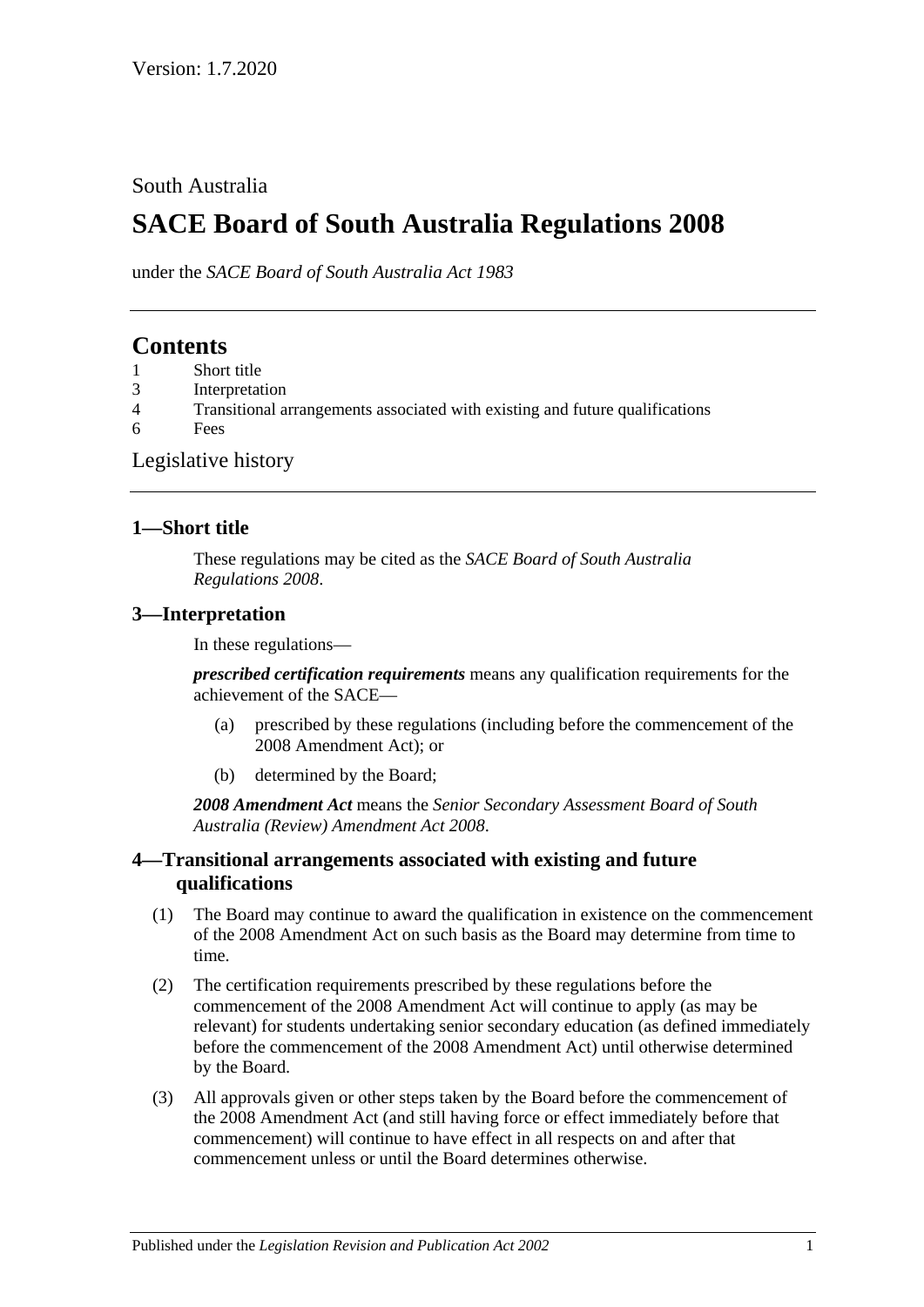(4) All achievements recognised by the Board before the commencement of the 2008 Amendment Act (and being so recognised at the time of that commencement) will continue to have effect in all respects on or after that commencement (unless the Board has valid grounds to revoke the recognition of an achievement in a particular case after that commencement).

#### <span id="page-1-0"></span>**6—Fees**

(2) The Board may, in appropriate cases, waive or reduce fees that would otherwise be payable to the Board under the Act.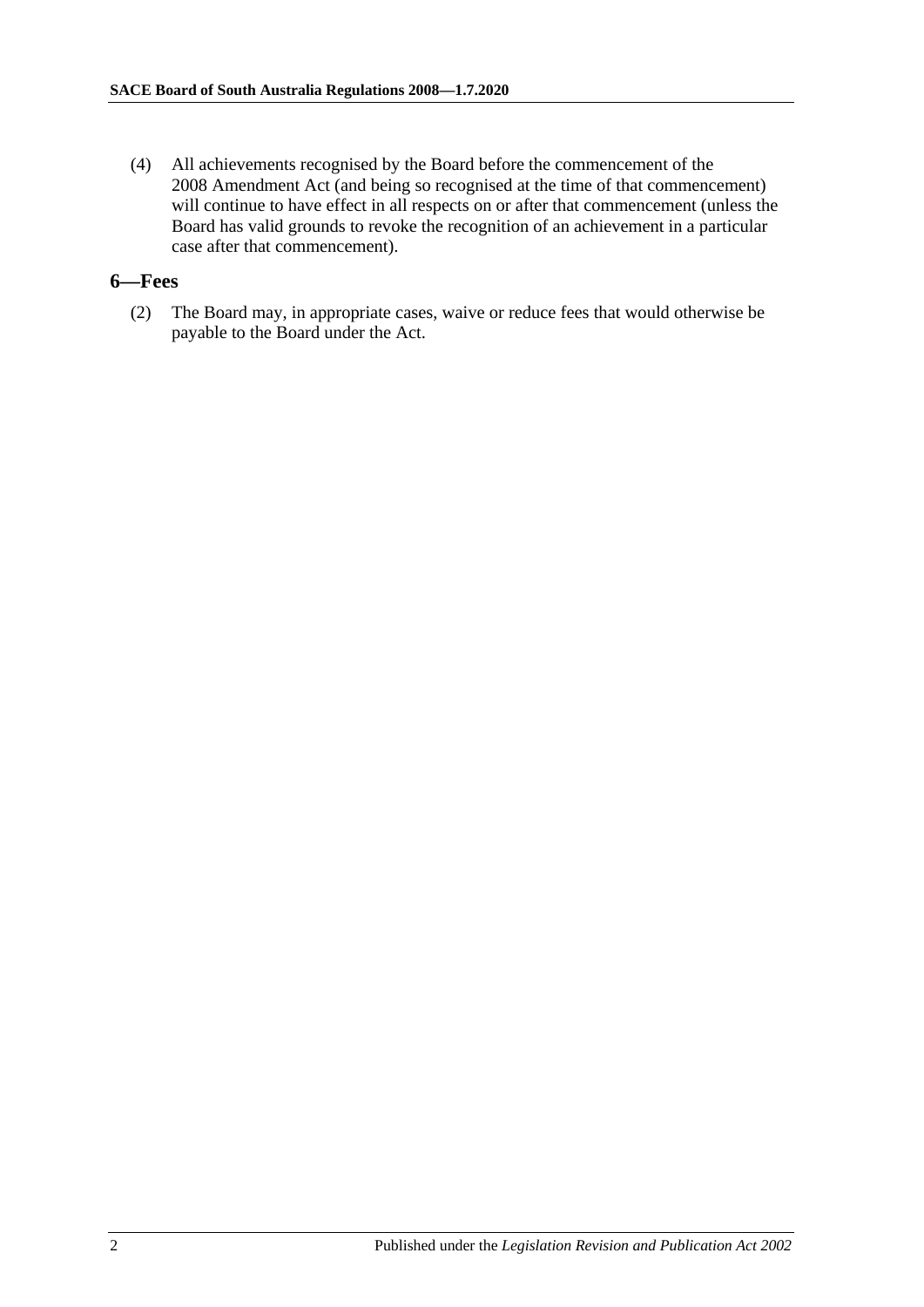# <span id="page-2-0"></span>**Legislative history**

### **Notes**

- Please note—References in the legislation to other legislation or instruments or to titles of bodies or offices are not automatically updated as part of the program for the revision and publication of legislation and therefore may be obsolete.
- Earlier versions of these regulations (historical versions) are listed at the end of the legislative history.
- For further information relating to the Act and subordinate legislation made under the Act see the Index of South Australian Statutes or www.legislation.sa.gov.au.

# **Legislation revoked by principal regulations**

The *SACE Board of South Australia Regulations 2008* revoked the following:

*SACE Board of South Australia Regulations 2000*

## **Principal regulations and variations**

New entries appear in bold.

|     | Reference                                                                                              | Commencement                        |
|-----|--------------------------------------------------------------------------------------------------------|-------------------------------------|
|     | Gazette 18.9.2008 p4509                                                                                | $18.9.2008$ : r 2                   |
| 309 | Gazette 18.12.2008 p5668                                                                               | $18.12.2008:$ r 2                   |
| 301 | Gazette 17.12.2009 p6360                                                                               | 17.12.2009: r2                      |
| 266 | Gazette 16.12.2010 p5727                                                                               | $1.1.2011$ : r 2                    |
|     | Gazette 15.12.2011 p5056                                                                               | $1.1.2012$ : r 2                    |
|     | Gazette 20.12.2012 p6244                                                                               | $1.1.2013$ : r 2                    |
|     | Gazette 19.12.2013 p4956                                                                               | $1.1.2014$ : r 2                    |
|     | Gazette 27.11.2014 p6562                                                                               | $1.1.2015$ : r 2                    |
|     | Gazette 26.11.2015 p5114                                                                               | 26.11.2015 except r 6-1.1.2016: r 2 |
|     | Gazette 24.11.2016 p4510                                                                               | $1.1.2017$ : r 2                    |
|     | Gazette 28.11.2017 p4762                                                                               | $1.1.2018$ : r 2                    |
|     | Gazette 6.12.2018 p4174                                                                                | 29.1.2019: r 2                      |
| 109 | Gazette 13.6.2019 p1961                                                                                | $1.7.2019$ : r 2                    |
| 154 | Gazette 4.6.2020 p3002                                                                                 | $1.7.2020:$ r 2                     |
|     | - No<br>255<br>278<br>2012 273<br>2013 283<br>2014 275<br>2015 241<br>2016 266<br>2017 315<br>2018 244 |                                     |

# **Provisions varied**

New entries appear in bold.

Entries that relate to provisions that have been deleted appear in italics.

| Provision | How varied                                                     | Commencement |
|-----------|----------------------------------------------------------------|--------------|
| r 2       | omitted under Legislation Revision and<br>Publication Act 2002 | 18.12.2008   |
|           |                                                                |              |